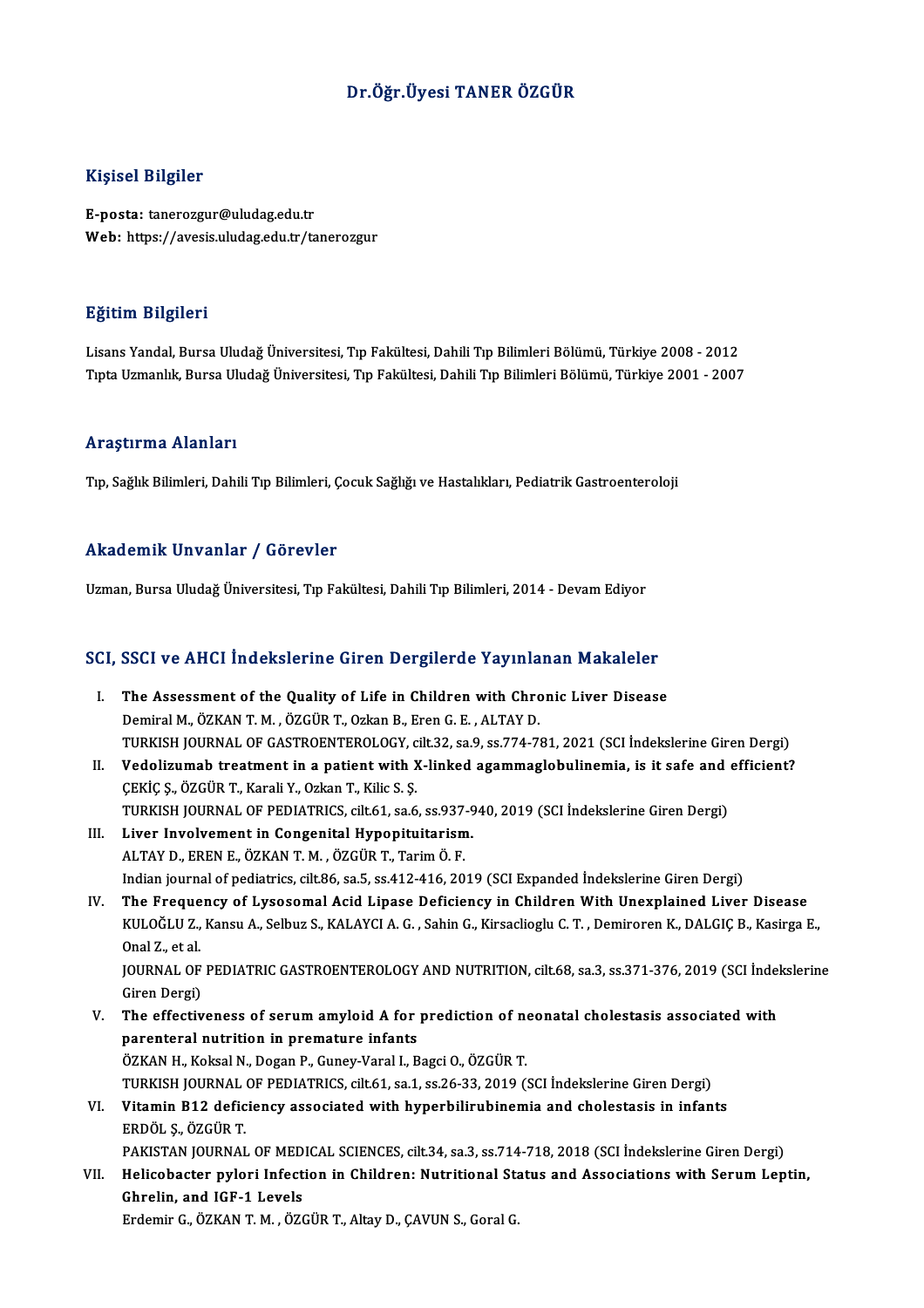HELICOBACTER, cilt.21, sa.4, ss.317-324, 2016 (SCI İndekslerine Giren Dergi)<br>The disgnestis value of andessenis nannaw band imaging in heliseba

- HELICOBACTER, cilt.21, sa.4, ss.317-324, 2016 (SCI İndekslerine Giren Dergi)<br>VIII. The diagnostic value of endoscopic narrow band imaging in helicobacter pylori gastritis in children<br>ÖZCÜP T. ÖZKAN T.M., Erdemir G. ÖZAKIN HELICOBACTER, cilt.21, sa.4, ss.317-324, 2016 (SCI İndel<br>The diagnostic value of endoscopic narrow band i<br>ÖZGÜR T., ÖZKAN T. M. , Erdemir G., ÖZAKIN C., YERCİ Ö.<br>TURKISH JOURNAL OF CASTROENTEROLOCY, silt 26, ss.? The diagnostic value of endoscopic narrow band imaging in helicobacter pylori gastritis in chi<br>ÖZGÜR T., ÖZKAN T. M. , Erdemir G., ÖZAKIN C., YERCİ Ö.<br>TURKISH JOURNAL OF GASTROENTEROLOGY, cilt.26, sa.2, ss.112-116, 2015 (S ÖZGÜR T., ÖZKAN T. M. , Erdemir G., ÖZAKIN C., YERCİ Ö.<br>TURKISH JOURNAL OF GASTROENTEROLOGY, cilt.26, sa.2, ss.112-116, 2015 (SCI İndekslerine Giren Der<br>IX. Mannose-Binding Lectin Gene Polymorphism and Chronic Hepatitis B
- TURKISH JOURNAL OF GASTROENTEROLOGY, cilt.26, sa.2, ss.112-116, 2015 (SCI İndekslerine Giren Dergi)<br>Mannose-Binding Lectin Gene Polymorphism and Chronic Hepatitis B Infection in Children<br>Erdemir G., ÖZKAN T. M. , ÖZGÜR T., Mannose-Binding Lectin Gene Polymorphism and Chronic Hepatitis B Infection in Children<br>Erdemir G., ÖZKAN T. M. , ÖZGÜR T., BUDAK F., Kilic S. Ş. , ONAY H.<br>SAUDI JOURNAL OF GASTROENTEROLOGY, cilt.21, sa.2, ss.84-89, 2015 (S
- Erdemir G., ÖZKAN T. M., ÖZGÜR T., BUDAK F., Kilic S. Ş., ONAY H.<br>SAUDI JOURNAL OF GASTROENTEROLOGY, cilt 21, sa.2, ss.84-89, 2015 (SCI İndekslerine Giren Dergi)<br>X. RSV frequency in children below 2 years hospitalized for SAUDI JOURNAL OF GASTROENTEROLOGY, cilt.21, sa.2, ss.84-89, 2015 (SCI İndekslerin<br>RSV frequency in children below 2 years hospitalized for lower respiratory<br>Hacimustafaoglu M. K. , ÇELEBİ S., Bozdemir S. E. , ÖZGÜR T., Ozc RSV frequency in children below 2 years hospitalized for lower respiratory tract infe<br>Hacimustafaoglu M. K. , ÇELEBİ S., Bozdemir S. E. , ÖZGÜR T., Ozcan I., Guray A., Cakir D.<br>TURKISH JOURNAL OF PEDIATRICS, cilt.55, sa.2, Hacimustafaoglu M. K., ÇELEBİ S., Bozdemir S. E., ÖZGÜR T., Ozcan I., Guray A., Cakir D.<br>TURKISH JOURNAL OF PEDIATRICS, cilt.55, sa.2, ss.130-139, 2013 (SCI İndekslerine Gir<br>XI. Pediatric Gaucher experience in South Marmar
- TURKISH JOURNAL OF PEDIATRICS, cilt.55, sa.2, ss.13<br>Pediatric Gaucher experience in South Marmar<br>Erdemir G., Ozkan T., ÖZGÜR T., YAZICI Z., Ozdemir O.<br>TURKISH JOURNAL OF GASTROENTEROLOGY, silt.22. TURKISH JOURNAL OF GASTROENTEROLOGY, cilt.22, sa.5, ss.500-504, 2011 (SCI İndekslerine Giren Dergi) Erdemir G., Ozkan T., ÖZGÜR T., YAZICI Z., Ozdemir O.<br>TURKISH JOURNAL OF GASTROENTEROLOGY, cilt.22, sa.5, ss.500-504, 2011 (SCI İndekslerine Giren Dergi)<br>XII. Evaluation of the patients with congenital hypothyroidism:
- TURKISH JOURNAL OF GASTROENTEROLOGY, cilt.22, sa.5, ss.500-504, 2011 (SCI İndekslerine Gire:<br>Evaluation of the patients with congenital hypothyroidism: Effect of the national scree<br>Konjenital Hipotiroidili Olgularin Değerl Evaluation of the patients with congenital hypothyroidism: Eff<br>Konjenital Hipotiroidili Olgularin Değerlendirilmesi: Ulusal Ta<br>EREN E., SAĞLAM H., Zengin A., Gül Y., ÇAKIR E. U. , ÖZGÜR T., Tarim O.<br>Cungel Pediatri silt 9, Konjenital Hipotiroidili Olgularin Değerlendirilmesi: Ulusal Tarama Programinin Etkisi<br>EREN E., SAĞLAM H., Zengin A., Gül Y., ÇAKIR E. U. , ÖZGÜR T., Tarim O.<br>Guncel Pediatri, cilt.9, sa.1, ss.28-33, 2011 (SCI Expanded İnd
- XIII. Comparison of the efficacy of serum amyloid A, C-reactive protein, and procalcitonin in the Guncel Pediatri, cilt.9, sa.1, ss.28-33, 2011 (SCI Expanded Indekslerine Giren Dergi)<br>Comparison of the efficacy of serum amyloid A, C-reactive protein, and pi<br>diagnosis and follow-up of necrotizing enterocolitis in premat Comparison of the efficacy of serum amyloid A<br>diagnosis and follow-up of necrotizing entero<br>Cetinkaya M., Ozkan H., Koksal N., Akaci O., ÖZGÜR T.<br>JOUPNAL OF PEDIATRIC SURCERY silt 46,99,9914 diagnosis and follow-up of necrotizing enterocolitis in premature infants<br>Cetinkaya M., Ozkan H., Koksal N., Akaci O., ÖZGÜR T.<br>JOURNAL OF PEDIATRIC SURGERY, cilt.46, sa.8, ss.1482-1489, 2011 (SCI İndekslerine Giren Dergi) Cetinkaya M., Ozkan H., Koksal N., Akaci O., ÖZGÜR T.<br>JOURNAL OF PEDIATRIC SURGERY, cilt.46, sa.8, ss.1482-1489, 2011 (SCI İndekslerine Giren Dergi)<br>XIV. The efficacy of alendronate in children with secondary osteoporo
- çocuklarda alendronat tedavisinin etkinliǧi SAĞLAMH.,ERENE.,Çakir E.D.P. ,ÖzboyaciE.,ÖzboyaciA.,ÖZGÜRT.,TarimÖ. çocuklarda alendronat tedavisinin etkinliği<br>SAĞLAM H., EREN E., Çakir E. D. P. , Özboyaci E., Özboyaci A., ÖZGÜR T., Tarim Ö.<br>Guncel Pediatri, cilt.8, sa.3, ss.86-89, 2010 (SCI Expanded İndekslerine Giren Dergi)<br>The effice SAĞLAM H., EREN E., Çakir E. D. P. , Özboyaci E., Özboyaci A., ÖZGÜR T., Tarim Ö.<br>Guncel Pediatri, cilt.8, sa.3, ss.86-89, 2010 (SCI Expanded İndekslerine Giren Dergi)<br>XV. The efficacy of serial serum amyloid A measure
- Guncel Pediatri, cilt.8, sa.3, ss.86-89, 20<br>The efficacy of serial serum amylo<br>enterocolitis in premature infants<br>Cetinkova M. ÖZKAN H. Keksal N. Aka The efficacy of serial serum amyloid A measure<br>enterocolitis in premature infants<br>Cetinkaya M., ÖZKAN H., Koksal N., Akaci O., ÖZGÜR T.<br>PEDIATRIC SURCERY INTERMATIONAL, sik 26, 88, 89 enterocolitis in premature infants<br>Cetinkaya M., ÖZKAN H., Koksal N., Akaci O., ÖZGÜR T.<br>PEDIATRIC SURGERY INTERNATIONAL, cilt.26, sa.8, ss.835-841, 2010 (SCI İndekslerine Giren Dergi)<br>De Liver II. 12 Levela Predist Sustai
	-

## Cetinkaya M., ÖZKAN H., Koksal N., Akaci O., ÖZGÜR T.<br>PEDIATRIC SURGERY INTERNATIONAL, cilt.26, sa.8, ss.835-841, 2010 (SCI İndekslerine Giren Dergi)<br>XVI. Do Liver IL-12 Levels Predict Sustained Response to IFN-alpha T PEDIATRIC SU<br>Do Liver IL-<br>Hepatitis B?<br>ÖZKAN T M Do Liver IL-12 Levels Predict Sustained Respon<br>Hepatitis B?<br>ÖZKAN T. M. , BUDAK F., Erdemir G., ÖZGÜR T., Aker S.<br>JOUPMAL OF INTEREERON AND CYTOKINE RESEARCH

Hepatitis B?<br>ÖZKAN T. M. , BUDAK F., Erdemir G., ÖZGÜR T., Aker S.<br>JOURNAL OF INTERFERON AND CYTOKINE RESEARCH, cilt.30, sa.6, ss.433-438, 2010 (SCI İndekslerine Giren<br>Dergi) ÖZKAN T. M., BUDAK F., Erdemir G., ÖZGÜR T., Aker S. JOURNAL OF INTERFERON AND CYTOKINE RESEARCH, cilt.30, sa.6, ss.433-438, 20<br>Dergi)<br>XVII. Neonatal outcomes of premature infants born to preeclamptic mothers<br>Cetinlinus M. Orkan H. Keksel N. Kereli 7, ÖZCÜR T.

## Dergi)<br>Neonatal outcomes of premature infants born<br>Cetinkaya M., Ozkan H., Koksal N., Karali Z., ÖZGÜR T.<br>JOUPNAL OE MATEPNAL EETAL & NEONATAL MEDI Neonatal outcomes of premature infants born to preeclamptic mothers<br>Cetinkaya M., Ozkan H., Koksal N., Karali Z., ÖZGÜR T.<br>JOURNAL OF MATERNAL-FETAL & NEONATAL MEDICINE, cilt.23, sa.5, ss.425-430, 2010 (SCI İndekslerine Gi Cetinka<br>JOURN<br>Dergi)<br>Easter JOURNAL OF MATERNAL-FETAL & NEONATAL MEDICINE, cilt.23, sa.5, ss.425-430, 2010 (SCI İndekslerine Gir<br>Dergi)<br>XVIII. Factors influencing glycemic control in children with type 1 diabetes Tip 1 diyabetli çocuklarda<br>Tisomik ko

## Dergi)<br>XVIII. Factors influencing glycemic control in children with type 1 diabetes Tip 1 diyabetli çocuklarda<br>glisemik kontrolü etkileyen faktörler

Çakir S.,SAĞLAMH.,ÖZGÜRT.,ERENE.,TarimÖ. Guncel Pediatri, cilt.8, sa.1, ss.7-19, 2010 (SCI Expanded İndekslerine Giren Dergi)

### Diğer Dergilerde Yayınlanan Makaleler

- Iger Dergilerde Yayınlanan Makaleler<br>I. Multichannel Intraluminal Impedance and pH Monitoring are Complementary Methods in the<br>Diagnosis of Castrossenbagoal Beflux Diagase in Children n Bergherde Taymmandh Makareter<br>Multichannel Intraluminal Impedance and pH Monitoring a<br>Diagnosis of Gastroesophageal Reflux Disease in Children<br>ALTAV D. ÖZKAN T.M., ÖZCÜR T. Sobin N.H. Multichannel Intraluminal Impedance an<br>Diagnosis of Gastroesophageal Reflux Di<br>ALTAY D., ÖZKAN T. M. , ÖZGÜR T., Sahin N. U.<br>EURASIAN JOURNAL OF MEDICINE silt 54, Sa Diagnosis of Gastroesophageal Reflux Disease in Children<br>ALTAY D., ÖZKAN T. M. , ÖZGÜR T., Sahin N. U.<br>EURASIAN JOURNAL OF MEDICINE, cilt.54, sa.1, ss.22-26, 2022 (ESCI İndekslerine Giren Dergi)
- II. Celiac Disease and Autoimmune Hepatitis Presenting with Fulminant Hepatic Failure: A Case Report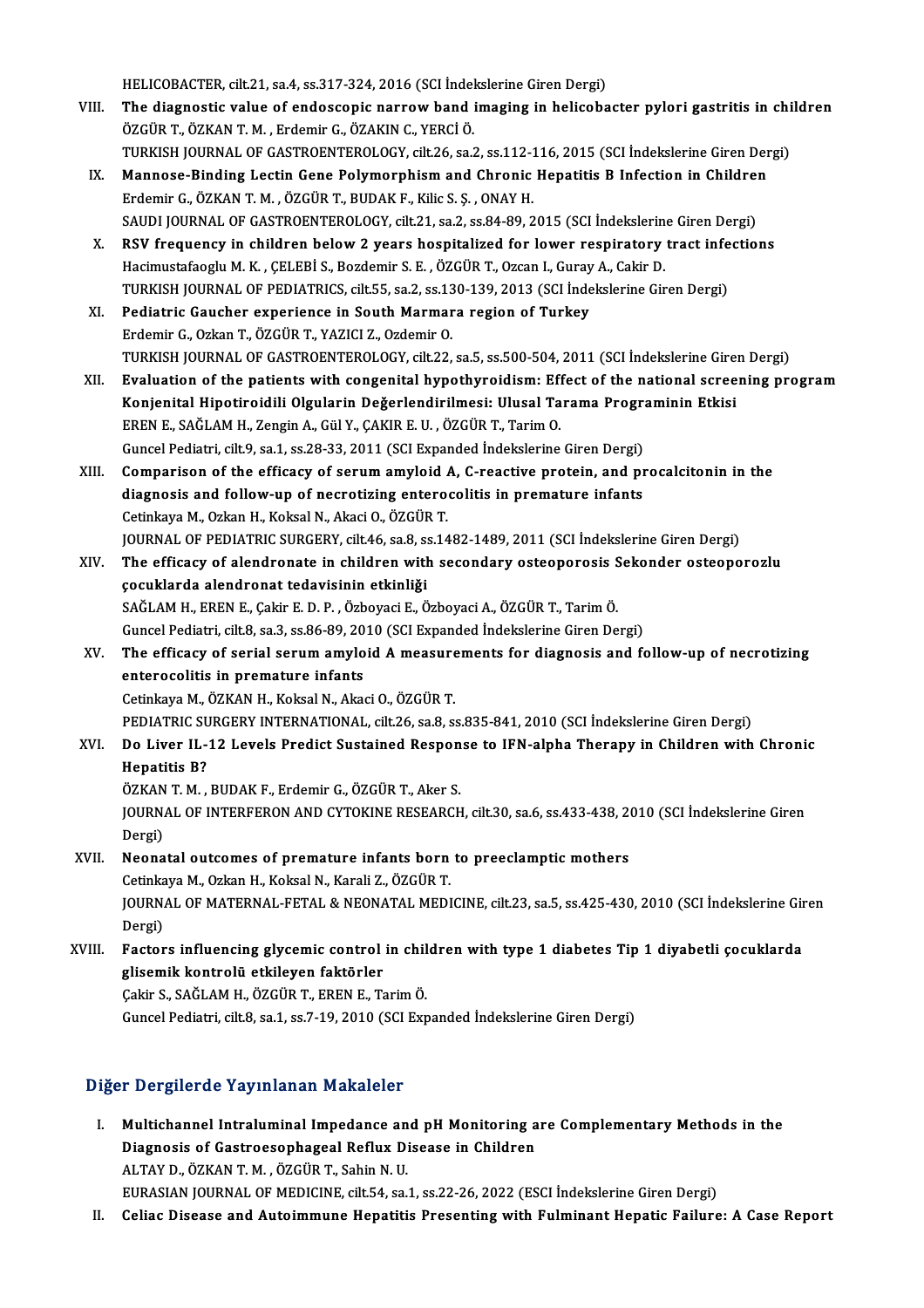KAPTANK.N. ,ÖZGÜRT.,TURANE.,ÖZKANT.M.

ERCIYESMEDICAL JOURNAL, cilt.43, sa.4, ss.403-405,2021 (ESCI İndekslerineGirenDergi)

- KAPTAN K. N. , ÖZGÜR T., TURAN E., ÖZKAN T. M.<br>ERCIYES MEDICAL JOURNAL, cilt.43, sa.4, ss.403-405, 2021 (ESCI İndekslerine Giren Dergi)<br>III. Insulin-Like Growth Factor-1 and Morbidities of Prematurity: Bronchopulmonary Dys ERCIYES MEDICAL JOURNAL, cilt.43, sa.4, ss.403-405, 2021 (ESCI İndekslerine Giren Dergi)<br>Insulin-Like Growth Factor-1 and Morbidities of Prematurity: Bronchopulmonary Dyspl:<br>Retinopathy of Prematurity, Intraventricular Hem Insulin-Like Growth Factor-1 and Morbidities of Prematurity: Bronc<br>Retinopathy of Prematurity, Intraventricular Hemorrhage and Necre<br>DoRUM B.A., Koksal N., ÖZKAN H., Cakir S. C., Yilmaz C., ÖZGÜR T., BUDAK F.<br>CUNCEL PEDIAT Retinopathy of Prematurity, Intraventricular Hemorrhage and Necrotizing Enterocolitis<br>DoRUM B. A. , Koksal N., ÖZKAN H., Cakir S. C. , Yilmaz C., ÖZGÜR T., BUDAK F.<br>GUNCEL PEDIATRI-JOURNAL OF CURRENT PEDIATRICS, cilt.17, s DoRUM<br>GUNCE<br>Dergi)<br>The De GUNCEL PEDIATRI-JOURNAL OF CURRENT PEDIATRICS, cilt.17, sa.2, ss.189-199, 2019 (ESCI Indekslerine Gire<br>Dergi)<br>IV. The Determination of Normal Percentages of Syncytiotrophoblastic Knots in Various Regions of<br>Placenta: Whare
- Dergi)<br>IV. The Determination of Normal Percentages of Syncytiotrophoblastic Knots in Various Regions of<br>Placenta: Where to Count the Syncytial Knots CigercuigykkaruE.,FİLİNTED.,TozE.,Avci I.,ErdemB.,Eminli I.,ÖZGÜRT. TURKISHJOURNALOF PATHOLOGY, cilt.31, sa.1, ss.1-8,2015 (ESCI İndekslerineGirenDergi)
- V. Evaluation of the Patients with Congenital Hypothyroidism: Effect of the National Screening Program ERENE.,SAĞLAMH.,ZenginA.,GulY.,ÇAKIRE.U. ,ÖZGÜRT.,TARIMÖ.F. Evaluation of the Patients with Congenital Hypothyroidism: Effect of the National Screening Program<br>EREN E., SAĞLAM H., Zengin A., Gul Y., ÇAKIR E. U. , ÖZGÜR T., TARIM Ö. F.<br>GUNCEL PEDIATRI-JOURNAL OF CURRENT PEDIATRICS, EREN E., SAĞLAM H., Zengin A., Gul Y., ÇAKIR E. U., ÖZGÜR T., TARIM Ö. F.<br>GUNCEL PEDIATRI-JOURNAL OF CURRENT PEDIATRICS, cilt.9, sa.1, ss.28-33, 20<br>VI. The Efficacy of Alendronate in Children with Secondary Osteoporosis<br>SA
- GUNCEL PEDIATRI-JOURNAL OF CURRENT PEDIATRICS, cilt.9, sa.1, ss.28-33, 2011<br>The Efficacy of Alendronate in Children with Secondary Osteoporosis<br>SAĞLAM H., EREN E., Cakir E. D. P. , Ozboyaci E., Ozboyaci A., ÖZGÜR T., TARIM The Efficacy of Alendronate in Children with Secondary Osteoporosis<br>SAĞLAM H., EREN E., Cakir E. D. P. , Ozboyaci E., Ozboyaci A., ÖZGÜR T., TARIM Ö. F.<br>GUNCEL PEDIATRI-JOURNAL OF CURRENT PEDIATRICS, cilt.8, sa.3, ss.86-89 SAĞLAM H., EREN E., Cakir E. D. P. , Ozboyaci E., Ozboyaci A., ÖZGÜR T., TARIM Ö. F.<br>GUNCEL PEDIATRI-JOURNAL OF CURRENT PEDIATRICS, cilt8, sa.3, ss.86-89, 2010<br>VII. Factors Influencing Glycemic Control in Children with Typ
- GUNCEL PEDIATRI-JOURNAL OF CURRENT PEDIATR<br>Factors Influencing Glycemic Control in Childi<br>Cakir S., SAĞLAM H., ÖZGÜR T., EREN E., TARIM Ö. F.<br>CUNCEL PEDIATRI JOURNAL OF CURRENT PEDIATR Factors Influencing Glycemic Control in Children with Type 1 Diabetes<br>Cakir S., SAĞLAM H., ÖZGÜR T., EREN E., TARIM Ö. F.<br>GUNCEL PEDIATRI-JOURNAL OF CURRENT PEDIATRICS, cilt.8, sa.1, ss.7-19, 2010 (ESCI İndekslerine Giren Cakir S., SAĞLAM H., ÖZGÜR T., EREN E., TARIM Ö. F.<br>GUNCEL PEDIATRI-JOURNAL OF CURRENT PEDIATRICS, cilt.8, sa.1, ss.7-19, 2010 (ESCI İndeks<br>VIII. Clinical and Laboratory Characteristics of the Children with Diabetic Ketoac
- GUNCEL PEDIATRI-JOURNAL OF CURRENT PEDIATRICS, cilt8, sa.1, ss.7-19, 20<br>Clinical and Laboratory Characteristics of the Children with Diabetic<br>SAĞLAM H., EREN E., Cakir E. D. , Yuce N., Yildiz N., Cakir S., ÖZGÜR T., Tanm O VIII. Clinical and Laboratory Characteristics of the Children with Diabetic Ketoacidosis<br>SAĞLAM H., EREN E., Cakir E. D., Yuce N., Yildiz N., Cakir S., ÖZGÜR T., Tanm O.<br>GUNCEL PEDIATRI-JOURNAL OF CURRENT PEDIATRICS, cilt.
- IX. Talasemi Majorlü Vakalarda Endokrin Komplikasyonların Değerlendirilmesi GUNCEL PEDIATRI-JOURNAL OF CURRENT PEDIATRICS, cilt.6, sa.3, ss.94-98, 2008<br>Talasemi Majorlü Vakalarda Endokrin Komplikasyonların Değerlendirilr<br>BAYTAN B., SAĞLAM H., ERDÖL Ş., Aysun B., ÖZGÜR T., Ünsal G., MERAL GÜNEŞ A.<br> Talasemi Majorlü Vakalarda Endokrin Komplikasyonların Değerle:<br>BAYTAN B., SAĞLAM H., ERDÖL Ş., Aysun B., ÖZGÜR T., Ünsal G., MERAL GÜ<br>Güncel Pediatri, sa.6, ss.58-65, 2008 (Diğer Kurumların Hakemli Dergileri)

## Güncel Pediatri, sa.6, ss.58-65, 2008 (Diğer Kurumların Hakemli Dergileri)<br>Hakemli Kongre / Sempozyum Bildiri Kitaplarında Yer Alan Yayınlar

- akemli Kongre / Sempozyum Bildiri Kitaplarında Yer Alan Yayınlar<br>I. Çölyak Tanılı Hastalarımızın Karaciğer Enzim Düzeylerinin Tanı Sırasında, Diyet Öncesi ve Sonrası<br>Retrespektif Değerlendirmesi rann kongre 7 somponyum<br>Çölyak Tanılı Hastalarımızın K<br>Retrospektif Değerlendirmesi<br>FROVUTANİ ARSOVHA ÖZCÜ Çölyak Tanılı Hastalarımızın Karaciğer Enzim Düzeylerinin Tanı Sırasında, Diyet Öncesi ve Sonr:<br>Retrospektif Değerlendirmesi<br>EROKUTAN İ., ARSOY H. A. , ÖZGÜR T., TURAN E., KAPTAN BEZCİ N., TAYFUN ŞENTÜRK E., KAPTAN BEZCİ N Retrospekti<br>EROKUTAN İ<br>ÖZKAN T. M.<br>19. Ulucal Ul EROKUTAN İ., ARSOY H. A. , ÖZGÜR T., TURAN E., KAPTAN BEZCİ N., TAYFU.<br>ÖZKAN T. M.<br>18. Ulusal Uludağ Pediatri Kış Kongresi, Bursa, Türkiye, 13 - 16 Mart 2022<br>Kolostar ve Alut Karasiğer Vetmerliği Kliniği ile Besunnan Gelek ÖZKAN T. M.<br>18. Ulusal Uludağ Pediatri Kış Kongresi, Bursa, Türkiye, 13 - 16 Mart 2022<br>II. Kolestaz ve Akut Karaciğer Yetmezliği Kliniği ile Başvuran Galaktozemi Tanısı Alan Olgu Sunumu<br>1955 A. TUPAN E. ARSOV H. A.
- 18. Ulusal Uludağ Pediatri Kış Kongresi, Bursa, Türkiye, 13 16 Mart 2022<br>Kolestaz ve Akut Karaciğer Yetmezliği Kliniği ile Başvuran Galaktozemi Tanısı Alan Olgu Sunumu<br>USTA A., TURAN E., ARSOY H. A. , TAYFUN ŞENTÜRK E., Ko<br>US<br>M. USTA A., TURAN E., ARSOY H. A. , TAYFUN ŞENTÜRK E., ERDÖL Ş., AKBEY KOÇAK T., ERSOY A., ÖZGÜR T., ÖZKAN T.<br>M.<br>18. Ulusal Uludağ Pediatri Kış Kongresi, Bursa, Türkiye, 13 Mart 2022

- M.<br>18. Ulusal Uludağ Pediatri Kış Kongresi, Bursa, Türkiye, 13 M.<br>III. Eozinofilik Özofajit Tanılı Olguların Değerlendirilmesi<br>CEKİS ÖZCÜP T. OTUZPİR H.A., CİCEK E. KARALLY, SANI ÇEKİÇ Ş., ÖZGÜR T., OTUZBİR H. A. , ÇİÇEK F., KARALI Y., CANITEZ Y., ÖZKAN T. M. , SAPAN N.<br>16. Uludağ Pediatri Kış Kongresi, Türkiye, 8 - 11 Mart 2020 Eozinofilik Özofajit Tanılı Olguların Değerlendirilmes<br>ÇEKİÇ Ş., ÖZGÜR T., OTUZBİR H. A. , ÇİÇEK F., KARALI Y., CAN<br>16. Uludağ Pediatri Kış Kongresi, Türkiye, 8 - 11 Mart 2020<br>Crehn Hastaliği Bengeri Semntemlarla Besuuran CEKİÇ Ş., ÖZGÜR T., OTUZBİR H. A. , ÇİÇEK F., KARALI Y., CANITEZ Y., ÖZKAN T. M. , SAPAN N.<br>16. Uludağ Pediatri Kış Kongresi, Türkiye, 8 - 11 Mart 2020<br>IV. Crohn Hastaliği Benzeri Semptomlarla Başvuran Perfore Akut Apandis
- 16. Uludağ Pediatri Kış Kongresi, Türkiye, 8 11 Mart 2020<br>Crohn Hastaliği Benzeri Semptomlarla Başvuran Perfore Akut<br>In E., Yörük G., Özgür T., Kaptan K., Özkan T. M. , Parlak A., Kırıştıoğlu İ.<br>15 Uludağ Pediatri Kış ka In E., Yörük G., Özgür T., Kaptan K., Özkan T. M. , Parlak A., Kırıştıoğlu İ.<br>15.Uludağ Pediatri Kış kongresi, Bursa, Türkiye, 10 - 13 Mart 2019
- V. İnsülin Benzeri büyüme faktörü 1, prematüre morbiditeleri 15.Uludağ Pediatri Kış kongresi, Bursa, Türkiye, 10 - 13 Mart 2019<br>İnsülin Benzeri büyüme faktörü 1, prematüre morbiditeleri<br>DORUM B. A. , KÖKSAL F. N. , ÖZKAN H., ÇAKIR S. Ç. , YILMAZ C. C. , BUDAK F., ÖZGÜR T.<br>54 , Türk İnsülin Benzeri büyüme faktörü 1, prematüre morbiditeleri<br>DORUM B. A. , KÖKSAL F. N. , ÖZKAN H., ÇAKIR S. Ç. , YILMAZ C. C. , I<br>54 . Türk Pediatri Kongresi, Girne, Kıbrıs (Kktc), 6 - 09 Mayıs 2018<br>Hunophilinunbinemia and C DORUM B. A., KÖKSAL F. N., ÖZKAN H., ÇAKIR S. Ç., YILMAZ C. C., BUDAK F., ÖZG<br>54 . Türk Pediatri Kongresi, Girne, Kıbrıs (Kktc), 6 - 09 Mayıs 2018<br>VI. Hyperbilirunbinemia and Cholstasis Due tı Congenital Hypopituitarism<br>AL
- 54 . Türk Pediatri Kongresi, Girne, Kıbrıs (Kktc), 6 09 M<br>Hyperbilirunbinemia and Cholstasis Due tı Conge<br>ALTAY D., EREN E., ÖZKAN T. M. , ÖZGÜR T., TARIM Ö. F.<br>15 .International Bituitary Congress 29 21 Mert 2017 Hyperbilirunbinemia and Cholstasis Due tı Cong<br>ALTAY D., EREN E., ÖZKAN T. M. , ÖZGÜR T., TARIM Ö. F<br>15. International Pituitary Congress, 29 - 31 Mart 2017